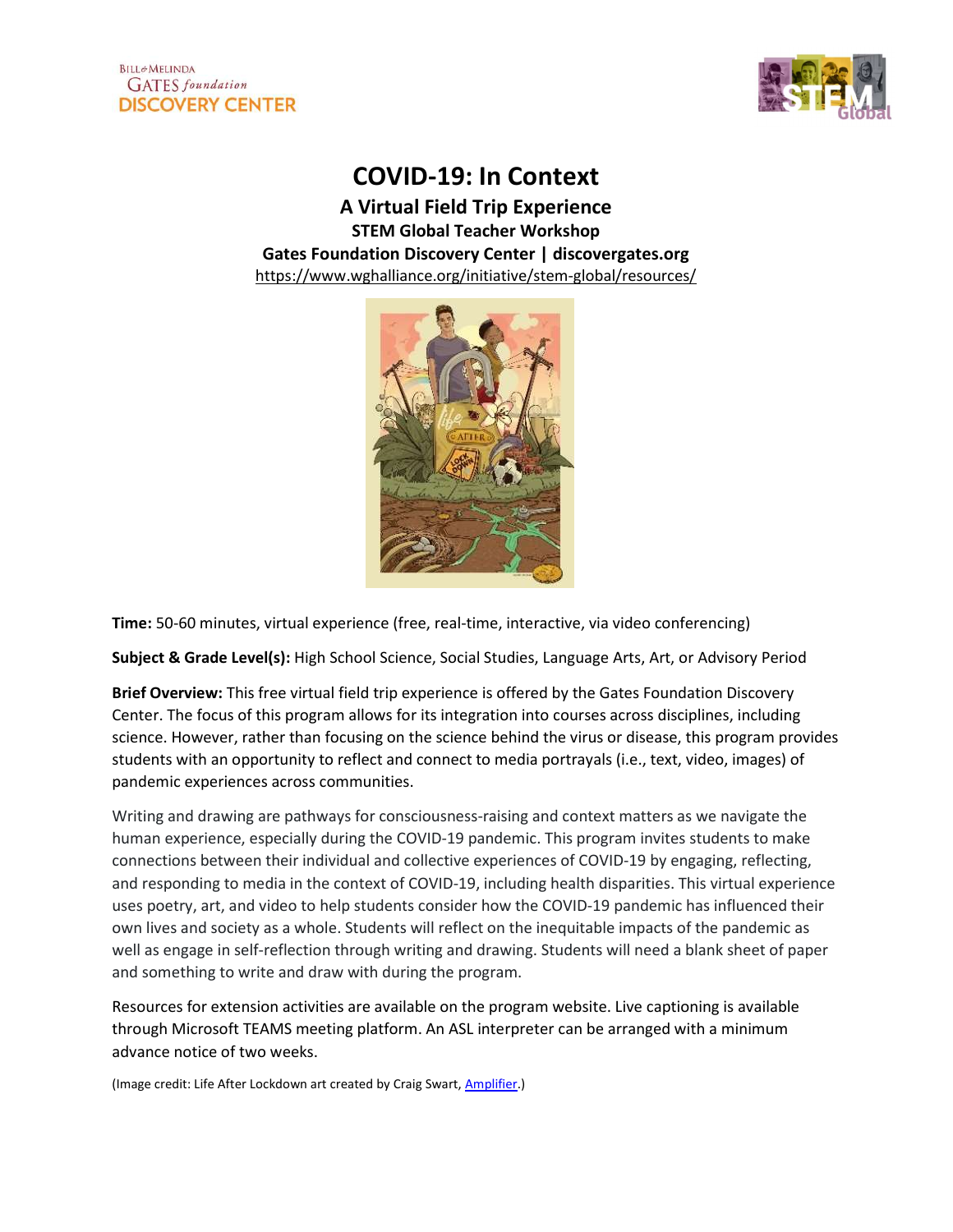

# STUDENT UNDERSTANDINGS

### Anchoring Phenomenon:

The COVID-19 global pandemic has impacted people across the world. However, the effects of the pandemic disproportionately affect people based on their community, access to healthcare, income level, employment type, understandings of scientific and medical discoveries, and other factors. Media portrayals capture some of the similarities and differences of people's individual and collective experiences during this challenging time. As students learn about and personally experience the disparities surfaced and exacerbated by the pandemic, it is important to give both space and structure to allow for them to process these feelings and experiences.

### Driving Questions:

- How can we reflect on and respond to our individual and collective experiences within the context of the COVID-19 pandemic?
- How can we think critically about media portrayals (i.e., text, video, images) of different people's experiences during the COVID-19 pandemic?
- How can we take care of ourselves and each other during this challenging time?

# ALIGNMENT TO SCIENCE AND SOCIAL EMOTIONAL LEARNING STANDARDS

### Next Generation Science Standards

This lesson builds toward the following high school level Nature of Science Standards from the Next Generation Science Standards.

#### Nature of Science: Science Addresses Questions about the Natural and Materials World

- Science and technology may raise ethical issues for which science, by itself, does not provide answers and solutions.
- Science knowledge indicates what can happen in natural systems—not what should happen. The latter involves ethics, values, and human decisions about the use of knowledge.
- Many decisions are not made using science alone, but rely on social and cultural contexts to resolve issues.

#### Washington State Social Emotional Learning Standards

This lesson builds toward the following high school level Social Emotional Learning Standards developed for the Washington Office of Superintendent of Public Instruction by the SEL Workgroup.

Standard 1: Self-Awareness - Individual has the ability to identify their emotions, personal assets, area for growth, and potential external resources and supports.

**Benchmark 1A:** Demonstrates awareness and understanding of one's own emotions and emotion's influence on behavior.